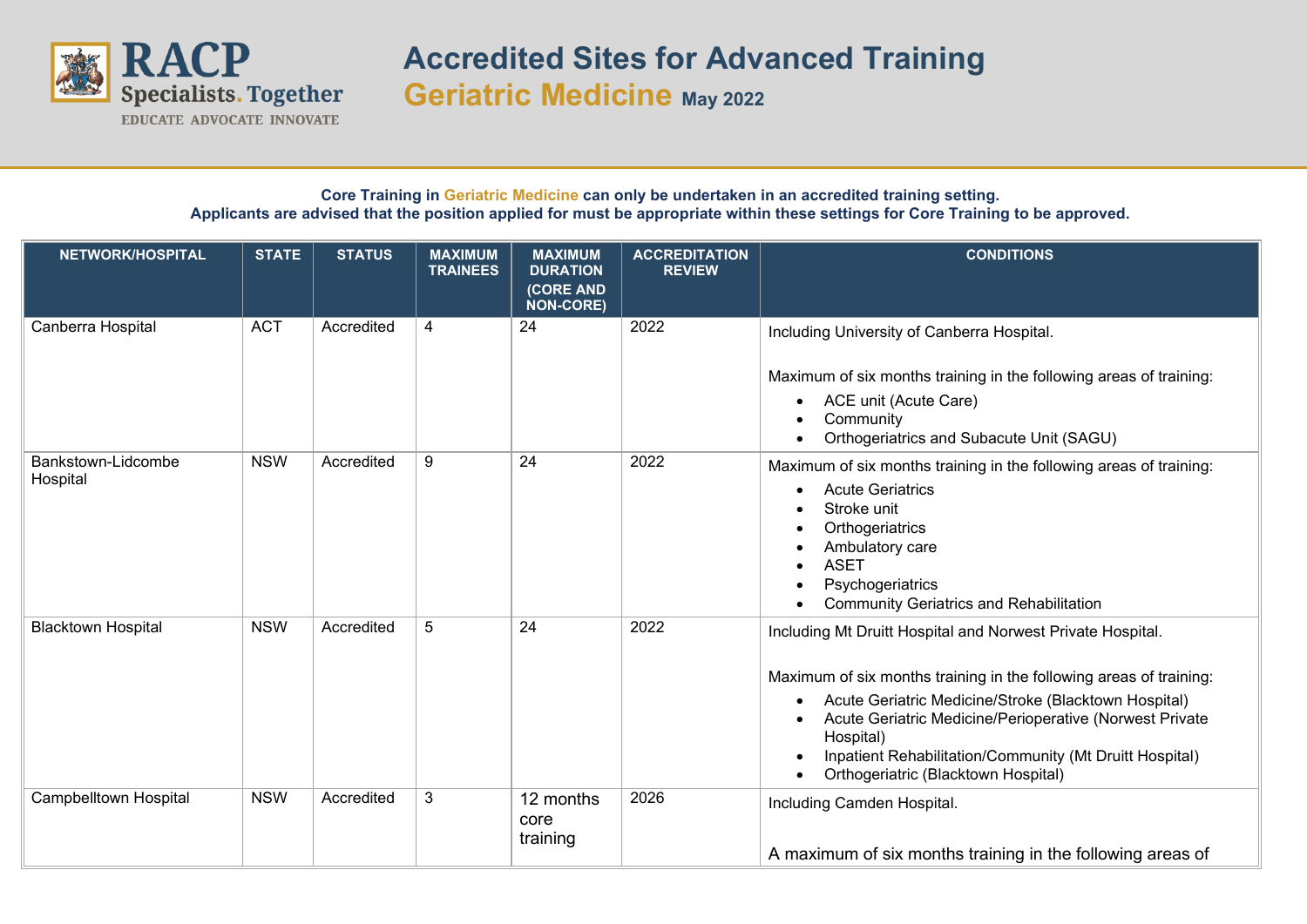| NETWORK/HOSPITAL                   | <b>STATE</b> | <b>STATUS</b> | <b>MAXIMUM</b><br><b>TRAINEES</b> | <b>MAXIMUM</b><br><b>DURATION</b>                                                                            | <b>ACCREDITATION</b><br><b>REVIEW</b> | <b>CONDITIONS</b>                                                                                                                                                                                                                                                                                                                                                                                                                                                                                                                                                            |
|------------------------------------|--------------|---------------|-----------------------------------|--------------------------------------------------------------------------------------------------------------|---------------------------------------|------------------------------------------------------------------------------------------------------------------------------------------------------------------------------------------------------------------------------------------------------------------------------------------------------------------------------------------------------------------------------------------------------------------------------------------------------------------------------------------------------------------------------------------------------------------------------|
|                                    |              |               |                                   | (CORE AND<br><b>NON-CORE)</b>                                                                                |                                       |                                                                                                                                                                                                                                                                                                                                                                                                                                                                                                                                                                              |
|                                    |              |               |                                   | 12 months<br>non-core<br>training<br>under the<br>direct<br>supervision<br>by the<br>Geriatric<br>Department |                                       | training/positions:<br><b>Acute Geriatric Medicine</b><br>Orthogeriatrics<br><b>Ambulatory Care</b><br>Community Geriatrics - including Residential Aged Care<br>Facilities (RACF) In-Reach and managing behavioural<br>and psychological symptoms of dementia (BPSD)                                                                                                                                                                                                                                                                                                        |
| <b>Gosford Hospital</b>            | <b>NSW</b>   | Accredited    | 4                                 | 24                                                                                                           | 2026                                  | Including: Woy Woy Hospital.<br>Maximum of six months training in the following areas of training:<br><b>Acute Geriatrics</b><br>Orthogeriatrics<br><b>Community Geriatrics</b><br>Geriatric Rehabilitation                                                                                                                                                                                                                                                                                                                                                                  |
| Hornsby Ku-ring-gai Hospital       | <b>NSW</b>   | Accredited    | 4                                 | 12                                                                                                           | 2026                                  | Maximum of six months training in the following areas of training:<br>Acute Care of the Elderly<br><b>Orthogeriatrics and Surogeriatrics</b><br>Outreach and Delirium and Dementia Unit                                                                                                                                                                                                                                                                                                                                                                                      |
| Hunter New England Local<br>Health | <b>NSW</b>   | Accredited    | 6                                 | 24                                                                                                           | 2022                                  | Including the following sites:<br>John Hunter Hospital<br>$\bullet$<br>Calvary Mater Hospital-Newcastle<br><b>HNE Community Health Centre</b><br>Newcastle (CAPAC)<br><b>Maitland Hospital</b><br><b>Belmont Hospital</b><br>Trainees to spend no longer than six months training in the following<br>areas of training:<br>Orthogeriatrics (John Hunter Hospital)<br>Acute ward Geriatric Medicine Calvary Mater,<br><b>Orthogeriatric Term</b><br>Psychogeriatrics Calvary Mater, Psychogeriatrics term<br>John Hunter-Belmont Hospitals<br><b>Rural/Maitland Hospital</b> |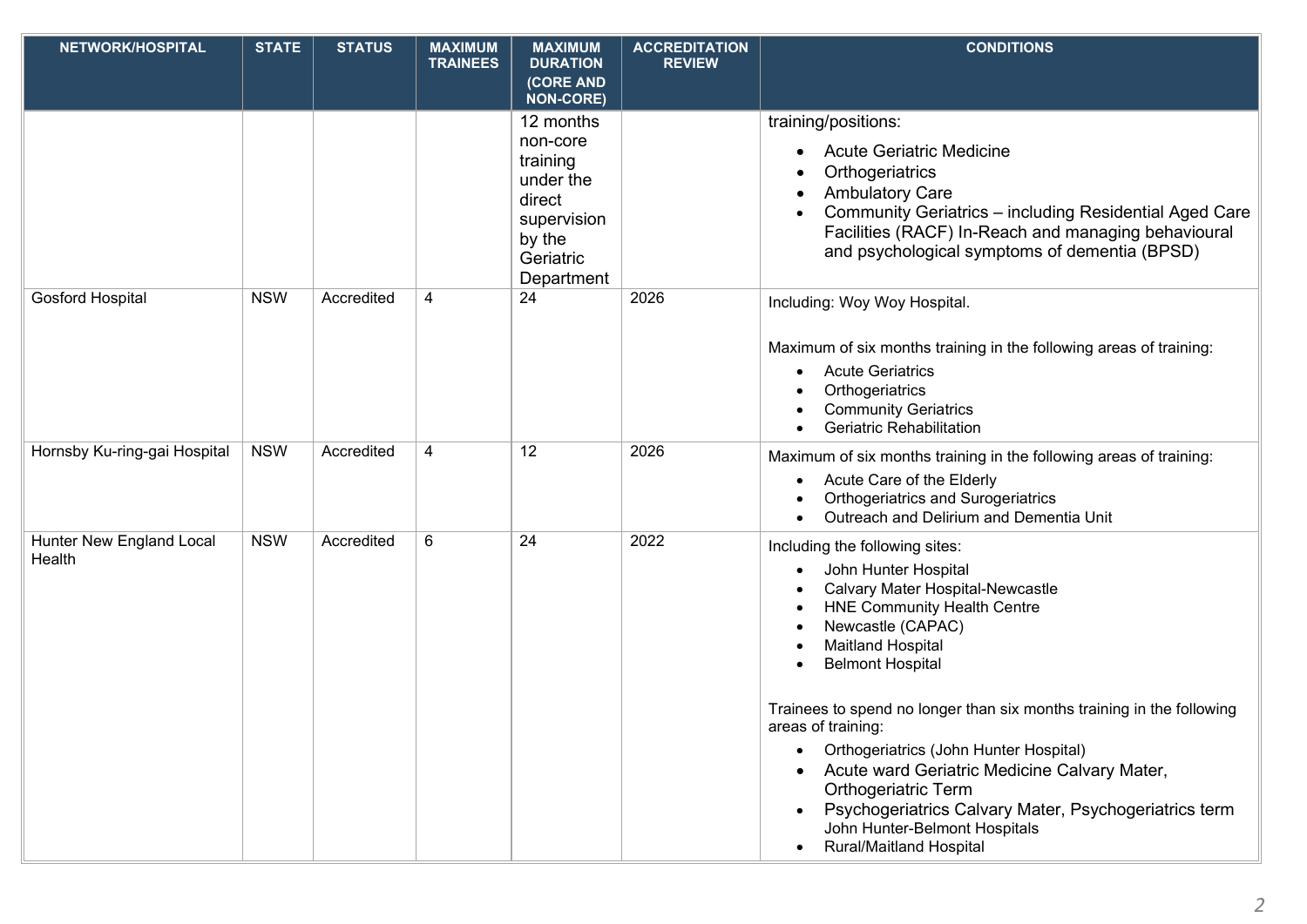| NETWORK/HOSPITAL                     | <b>STATE</b> | <b>STATUS</b> | <b>MAXIMUM</b>  | <b>MAXIMUM</b>                                   | <b>ACCREDITATION</b> | <b>CONDITIONS</b>                                                                                                                                                                                                                                                                                                                                                                                                                                                                                                                                                                                                                                        |
|--------------------------------------|--------------|---------------|-----------------|--------------------------------------------------|----------------------|----------------------------------------------------------------------------------------------------------------------------------------------------------------------------------------------------------------------------------------------------------------------------------------------------------------------------------------------------------------------------------------------------------------------------------------------------------------------------------------------------------------------------------------------------------------------------------------------------------------------------------------------------------|
|                                      |              |               | <b>TRAINEES</b> | <b>DURATION</b><br>(CORE AND<br><b>NON-CORE)</b> | <b>REVIEW</b>        |                                                                                                                                                                                                                                                                                                                                                                                                                                                                                                                                                                                                                                                          |
| Illawarra Shoalhaven Local<br>Health | <b>NSW</b>   | Accredited    | 8               | 24                                               | 2023                 | Including the following sites:<br><b>Bulli</b><br>Shoalhaven<br>Wollongong Hospitals.<br>Maximum of twelve months training in the following areas of training:<br>• Shoalhaven Hospital<br>Maximum of six months training in the following areas of training:<br>Bulli Hospital - one trainee<br>$\bullet$<br>Shoalhaven Hospital - one trainee completing Sub-Acute and<br>Community training)<br>Wollongong Hospital - one trainee completing e-Health<br>(Telehealth and Ambulatory clinics)<br>Wollongong Hospital - two trainees completing<br>Orthogeriatrics and Geriatric consultations<br>Wollongong Hospital - one trainee completing Research |
| Liverpool Hospital                   | <b>NSW</b>   | Accredited    | 6               | 24                                               | 2022                 | Including Fairfield Hospital.<br>Maximum of six months training in the following areas of training:<br><b>Acute Geriatrics</b><br>$\bullet$<br><b>Aged Care Psychiatry</b><br>Aged Care Rapid Investigation and Assessment Service,<br><b>Community Geriatrics</b><br><b>Nursing Home Outreach</b><br>Orthogeriatrics                                                                                                                                                                                                                                                                                                                                    |
| Lismore Hospital                     | <b>NSW</b>   | Accredited    | $\mathbf{1}$    | 12                                               | 2024                 |                                                                                                                                                                                                                                                                                                                                                                                                                                                                                                                                                                                                                                                          |
| Mona Vale Hospital                   | <b>NSW</b>   | Provisional   | $\mathbf{1}$    | 12                                               | 2022                 |                                                                                                                                                                                                                                                                                                                                                                                                                                                                                                                                                                                                                                                          |
| Nepean Hospital                      | <b>NSW</b>   | Accredited    | 4               | 24                                               | 2022                 |                                                                                                                                                                                                                                                                                                                                                                                                                                                                                                                                                                                                                                                          |
| Northern Beaches Hospital            | <b>NSW</b>   | Accredited    | 3               | 12                                               | 2024                 | Maximum of six months training in the following areas of training:<br>Ortho-Surgical<br><b>Acute Geriatrics</b><br>• Rehabilitation/Community at Mona Vale Hospital only                                                                                                                                                                                                                                                                                                                                                                                                                                                                                 |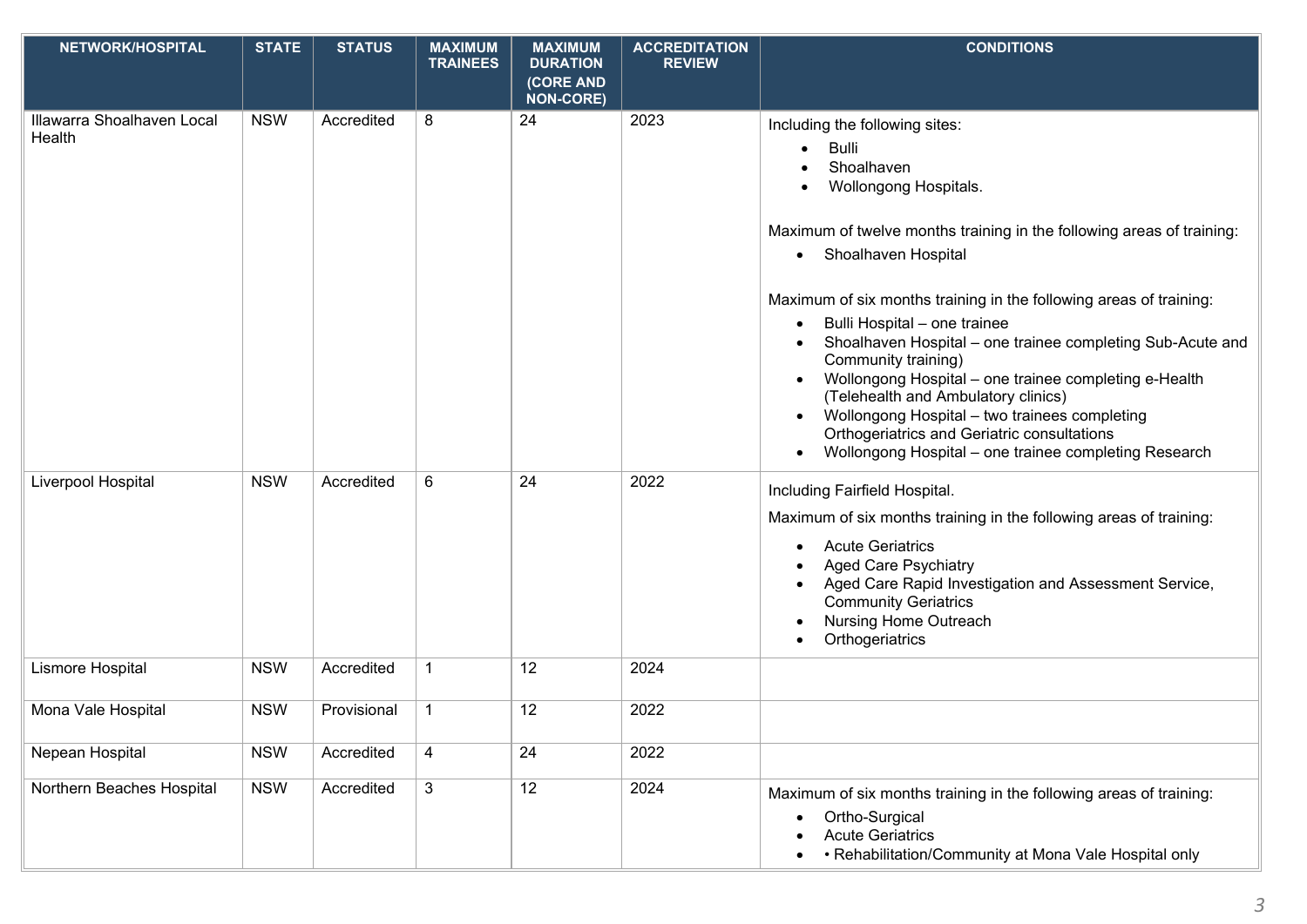| NETWORK/HOSPITAL                                     | <b>STATE</b> | <b>STATUS</b> | <b>MAXIMUM</b><br><b>TRAINEES</b> | <b>MAXIMUM</b><br><b>DURATION</b><br>(CORE AND | <b>ACCREDITATION</b><br><b>REVIEW</b> | <b>CONDITIONS</b>                                                                                                                                                                                                                                                                                                                                                                                                                                                                                                                                                                                                                                                                                                                                                                                                                                                                                                                                                                                                                                                                                                                                                                                                                                                                                                                                           |
|------------------------------------------------------|--------------|---------------|-----------------------------------|------------------------------------------------|---------------------------------------|-------------------------------------------------------------------------------------------------------------------------------------------------------------------------------------------------------------------------------------------------------------------------------------------------------------------------------------------------------------------------------------------------------------------------------------------------------------------------------------------------------------------------------------------------------------------------------------------------------------------------------------------------------------------------------------------------------------------------------------------------------------------------------------------------------------------------------------------------------------------------------------------------------------------------------------------------------------------------------------------------------------------------------------------------------------------------------------------------------------------------------------------------------------------------------------------------------------------------------------------------------------------------------------------------------------------------------------------------------------|
| Prince of Wales Hospital                             | <b>NSW</b>   | Accredited    | 8                                 | <b>NON-CORE)</b><br>24                         | 2022                                  | Maximum of six months training may be approved in any one rotation                                                                                                                                                                                                                                                                                                                                                                                                                                                                                                                                                                                                                                                                                                                                                                                                                                                                                                                                                                                                                                                                                                                                                                                                                                                                                          |
| Royal North Shore Hospital                           | <b>NSW</b>   | Accredited    | 6                                 | 24                                             | 2022                                  | Including Royal North Shore Private Hospital.<br>Maximum of eight months training in the following areas of training:<br>Orthogeriatrics/Surgical, Community, RNSP<br>Maximum of twelve months training in the following areas of training:<br>Part Time Clinic position and Acute Geriatrics<br>STP position is accredited for a maximum of eight months training.<br>Where a trainee rotates for two four months rotations, new<br>supervisors are required.                                                                                                                                                                                                                                                                                                                                                                                                                                                                                                                                                                                                                                                                                                                                                                                                                                                                                              |
| Ryde Hospital                                        | <b>NSW</b>   | Provisional   | $\overline{2}$                    | 12                                             | 2022                                  | Maximum of six months training in the following area:<br>Orthogeriatrics<br>Acute                                                                                                                                                                                                                                                                                                                                                                                                                                                                                                                                                                                                                                                                                                                                                                                                                                                                                                                                                                                                                                                                                                                                                                                                                                                                           |
| South Eastern Sydney Local<br><b>Health District</b> | <b>NSW</b>   | Accredited    | 17                                | 36                                             | 2023                                  | Including Calvary Health Care, St George (including St George<br>Private and Waratah Private) and Sutherland (including Kareena)<br>Hospitals.<br>St George Hospital setting be granted accreditation for seven<br>$\bullet$<br>training positions, with the trainee to spend no longer than 24<br>months at the site. Maximum of six months training may be<br>approved in any one rotation<br>Calvary Health Care setting be granted accreditation for four<br>$\bullet$<br>training positions, with the trainee to spend no longer than 12<br>months at the site. Maximum of six months training may be<br>approved in any one rotation<br>Sutherland Hospital setting be granted accreditation for four<br>$\bullet$<br>training positions, with the trainee to spend no longer than 24<br>months at the site. Maximum of six months training may be<br>approved in any one rotation<br>The network can offer 36 months of training, however should a trainee<br>choose to stay in the network for the 36 months, the following<br>conditions apply:<br>Trainee must move between all three training settings/sites<br>Trainee should demonstrate diversity of training i.e. no<br>repeating the same rotation<br>The maximum period of training is six months for each<br>rotation<br>Trainee should rotate through all specialty clinics<br>$\bullet$ |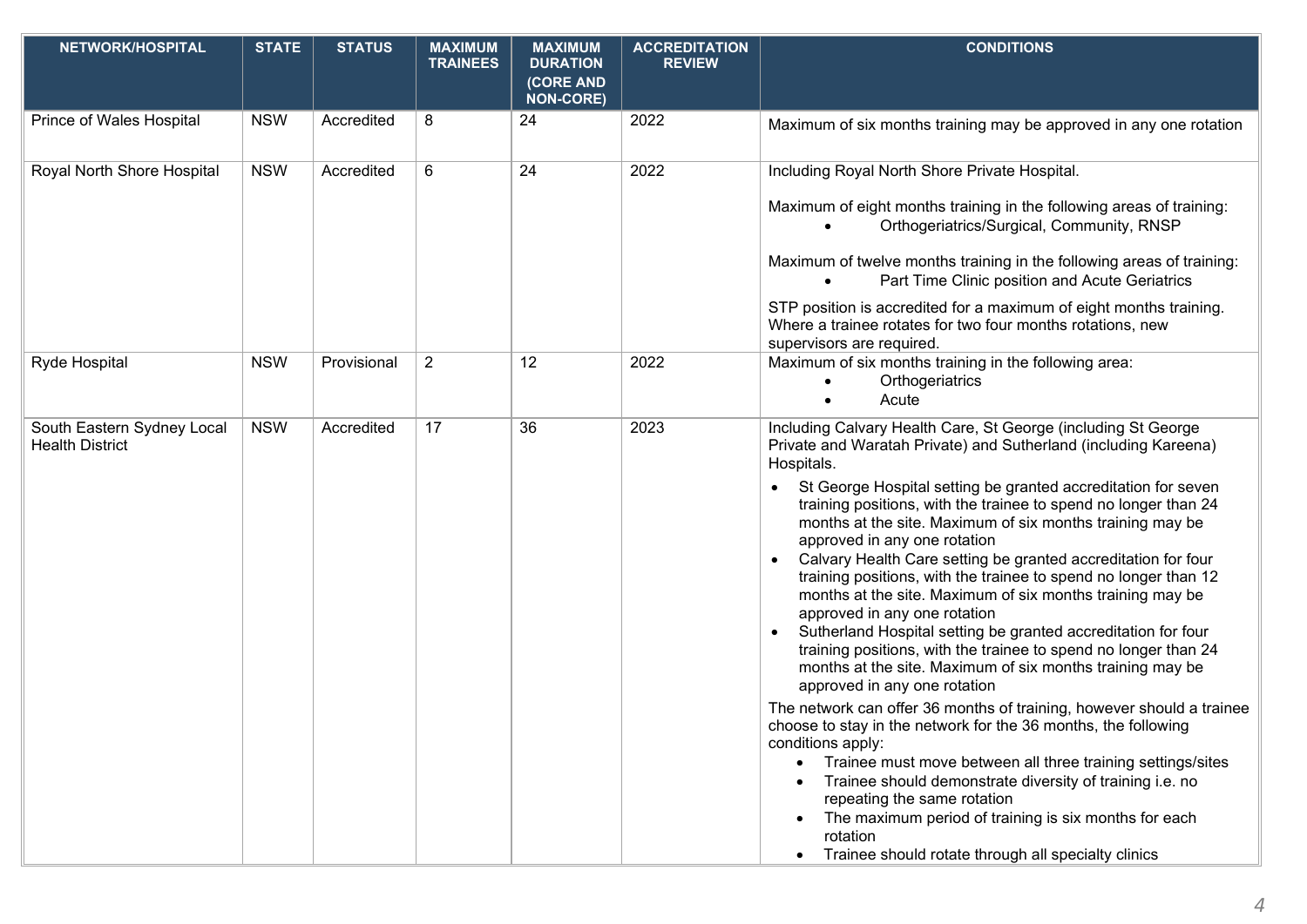| <b>NETWORK/HOSPITAL</b>             | <b>STATE</b> | <b>STATUS</b> | <b>MAXIMUM</b><br><b>TRAINEES</b> | <b>MAXIMUM</b><br><b>DURATION</b> | <b>ACCREDITATION</b><br><b>REVIEW</b> | <b>CONDITIONS</b>                                                                                                                                                                                                                                                                                                                                                                                                                                                                                                                                                                                                                                                                                                                                                                                                                                                                                                                                                              |
|-------------------------------------|--------------|---------------|-----------------------------------|-----------------------------------|---------------------------------------|--------------------------------------------------------------------------------------------------------------------------------------------------------------------------------------------------------------------------------------------------------------------------------------------------------------------------------------------------------------------------------------------------------------------------------------------------------------------------------------------------------------------------------------------------------------------------------------------------------------------------------------------------------------------------------------------------------------------------------------------------------------------------------------------------------------------------------------------------------------------------------------------------------------------------------------------------------------------------------|
|                                     |              |               |                                   | (CORE AND<br><b>NON-CORE)</b>     |                                       |                                                                                                                                                                                                                                                                                                                                                                                                                                                                                                                                                                                                                                                                                                                                                                                                                                                                                                                                                                                |
| St Vincent's Hospital               | <b>NSW</b>   | Accredited    | 5                                 | 24                                | 2022                                  | Including the following sites:<br>St Vincent's<br>$\bullet$<br>War Memorial<br>Wagga Wagga Base Hospital<br>Sacred Heart Hospitals<br>Maximum of six months training in the following areas of training:<br>Acute (MAU)<br>$\bullet$<br>Orthogeriatrics / stroke / consultations, Community (Geriatric<br>flying Squad)<br>Community (SVH)<br>$\bullet$<br>Wagga Wagga Base Hospital setting be granted conditional                                                                                                                                                                                                                                                                                                                                                                                                                                                                                                                                                            |
|                                     |              |               |                                   |                                   |                                       | accreditation, with the trainee to spend no longer than four months at<br>the site.                                                                                                                                                                                                                                                                                                                                                                                                                                                                                                                                                                                                                                                                                                                                                                                                                                                                                            |
| <b>Sydney Local Health District</b> | <b>NSW</b>   | Accredited    | 16                                | 36                                | 2026                                  | Accreditation of the SLHD includes the following sites:<br><b>Concord Hospital</b><br>$\bullet$<br>Royal Prince Alfred Hospital<br>Canterbury Hospital<br><b>Balmain Hospital</b><br>$\bullet$<br>A maximum of six months training in the following areas of<br>training/positions:<br>• Acute Geriatrics (4 positions)<br>Subacute Geriatrics/Rehabilitation (1 position)<br>Consultation and Surgical Collaborative Services (1 position)<br>Aged Care Services in Emergency Team<br>(ASET)/Orthogeriatrics (1 position)<br>Orthogeriatrics (1 position)<br>Community/Consults (1 position)<br>Residential Aged Care Facility (RACF) Outreach (2 positions)<br>Psychogeriatrics (1 position)<br>Trainees are eligible to stay at the SLHD network for 36 months,<br>however no more than 24 months of training can be undertaken at<br>each individual site.<br>Trainees are encouraged to undertake training outside of the SLHD<br>network after 24 months where possible. |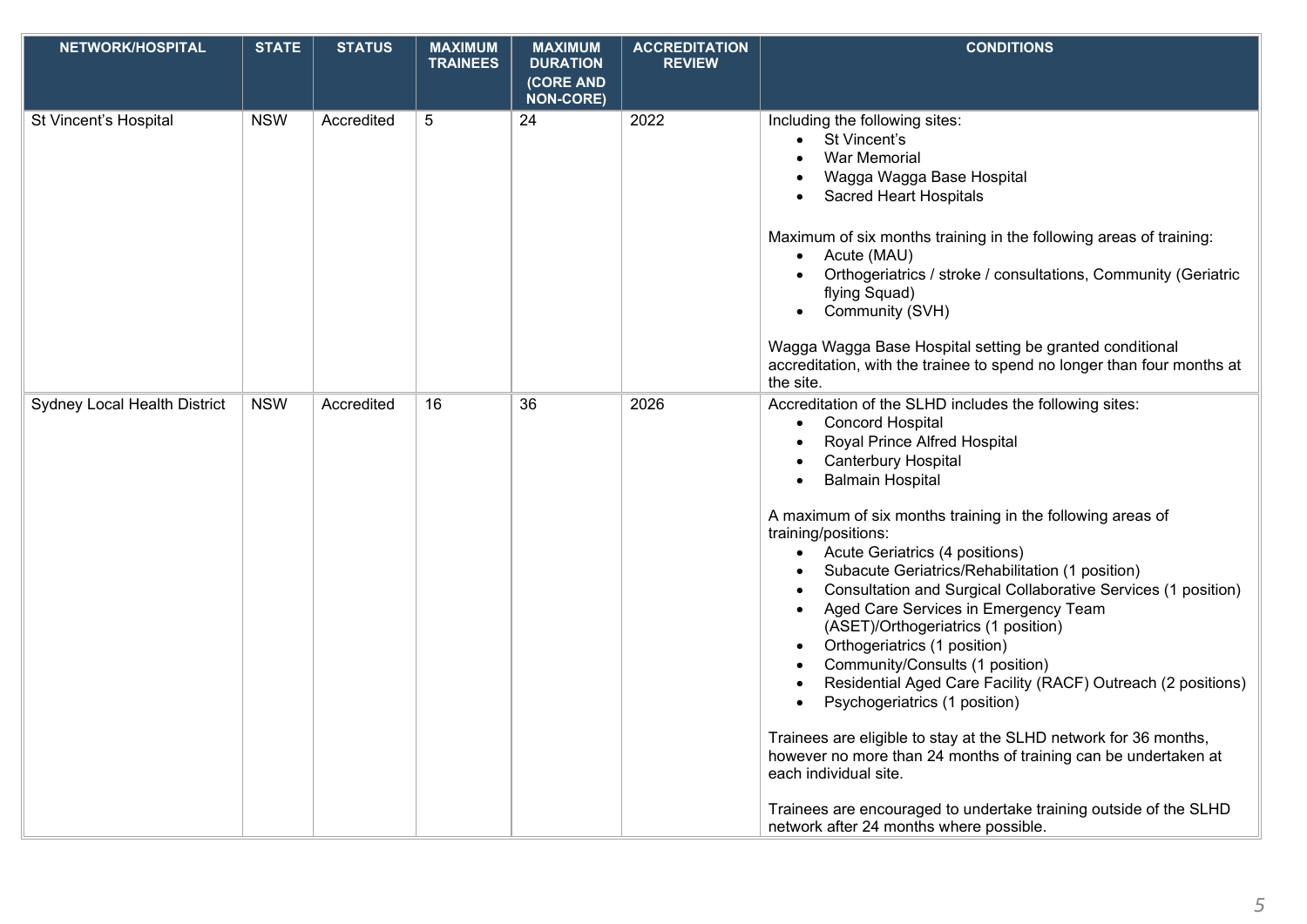| <b>NETWORK/HOSPITAL</b>                             | <b>STATE</b> | <b>STATUS</b> | <b>MAXIMUM</b><br><b>TRAINEES</b> | <b>MAXIMUM</b><br><b>DURATION</b> | <b>ACCREDITATION</b><br><b>REVIEW</b> | <b>CONDITIONS</b>                                                                                                                                                                                                                                                                                                   |
|-----------------------------------------------------|--------------|---------------|-----------------------------------|-----------------------------------|---------------------------------------|---------------------------------------------------------------------------------------------------------------------------------------------------------------------------------------------------------------------------------------------------------------------------------------------------------------------|
|                                                     |              |               |                                   | (CORE AND<br><b>NON-CORE)</b>     |                                       |                                                                                                                                                                                                                                                                                                                     |
| Westmead Hospital                                   | <b>NSW</b>   | Accredited    | $\overline{7}$                    | 24                                | 2022                                  | Maximum of six months training in the following areas of training:<br>Acute Geriatric Medicine/Stroke/Rehab/Clinic<br>Acute Geriatric Medicine/Stroke/Rehab<br>OPERA - assessment in ED/geriatric MAU<br>Psychogeriatrics - Inpatients, Consults, Clinics and<br>Community<br>Orthogeriatrics and surgical consults |
| <b>Wyong Hospital</b>                               | <b>NSW</b>   | Accredited    | 4                                 | Core: 18<br>months                | 2023                                  | <b>Community/Speciality Clinics</b><br>Including Gosford Hospital.                                                                                                                                                                                                                                                  |
|                                                     |              |               |                                   |                                   |                                       | A maximum of six months training in the following areas of<br>training/positions:                                                                                                                                                                                                                                   |
|                                                     |              |               |                                   | Non-core: 6                       |                                       | <b>Acute Geriatric Medicine</b>                                                                                                                                                                                                                                                                                     |
|                                                     |              |               |                                   | months                            |                                       | <b>Geriatric Rehabilitation</b>                                                                                                                                                                                                                                                                                     |
|                                                     |              |               |                                   |                                   |                                       | <b>Community/Outpatient Services</b>                                                                                                                                                                                                                                                                                |
|                                                     |              |               |                                   |                                   |                                       | Older Persons Mental Health (non-core only)                                                                                                                                                                                                                                                                         |
| Darwin Memory Clinic<br>(NT Top End Health Service) | <b>NT</b>    | Provisional   | 1                                 | 6                                 | 2022                                  | Maximum of six months training in the following area of training:                                                                                                                                                                                                                                                   |
|                                                     |              |               |                                   |                                   |                                       | • Memory Clinics/Outreach/Community Geriatrics                                                                                                                                                                                                                                                                      |
| Palmerston Regional<br>Hospital                     | <b>NT</b>    | Provisional   | $\overline{2}$                    | 12                                | 2022                                  |                                                                                                                                                                                                                                                                                                                     |
| Royal Darwin Hospital                               | <b>NT</b>    | Provisional   | $\mathbf 1$                       | 6                                 | 2022                                  | Maximum of six months training in the following area of training:                                                                                                                                                                                                                                                   |
|                                                     |              |               |                                   |                                   |                                       | • Orthogeriatrics/Surgical Geriatrics/GEM                                                                                                                                                                                                                                                                           |
| Cairns Hospital                                     | <b>QLD</b>   | Accredited    | 4                                 | 30                                | 2022                                  | Maximum of six months training in the following areas of training:                                                                                                                                                                                                                                                  |
|                                                     |              |               |                                   |                                   |                                       | OPERA (subacute) delirium/dementia and Community<br>Interface and Primary Care                                                                                                                                                                                                                                      |
|                                                     |              |               |                                   |                                   |                                       | The maximum duration of core training at Cairns Hospital will not<br>exceed 18 months across all departments, although additional training<br>may be approved as non-core training.                                                                                                                                 |
| <b>Gold Coast University</b><br>Hospital            | QLD          | Conditional   | 3                                 | 12                                | February 2024                         | Including Robina Hospital.<br>Maximum of six months training in the following areas of training:<br><b>GEMHITH</b><br><b>ACE</b><br><b>GEM</b>                                                                                                                                                                      |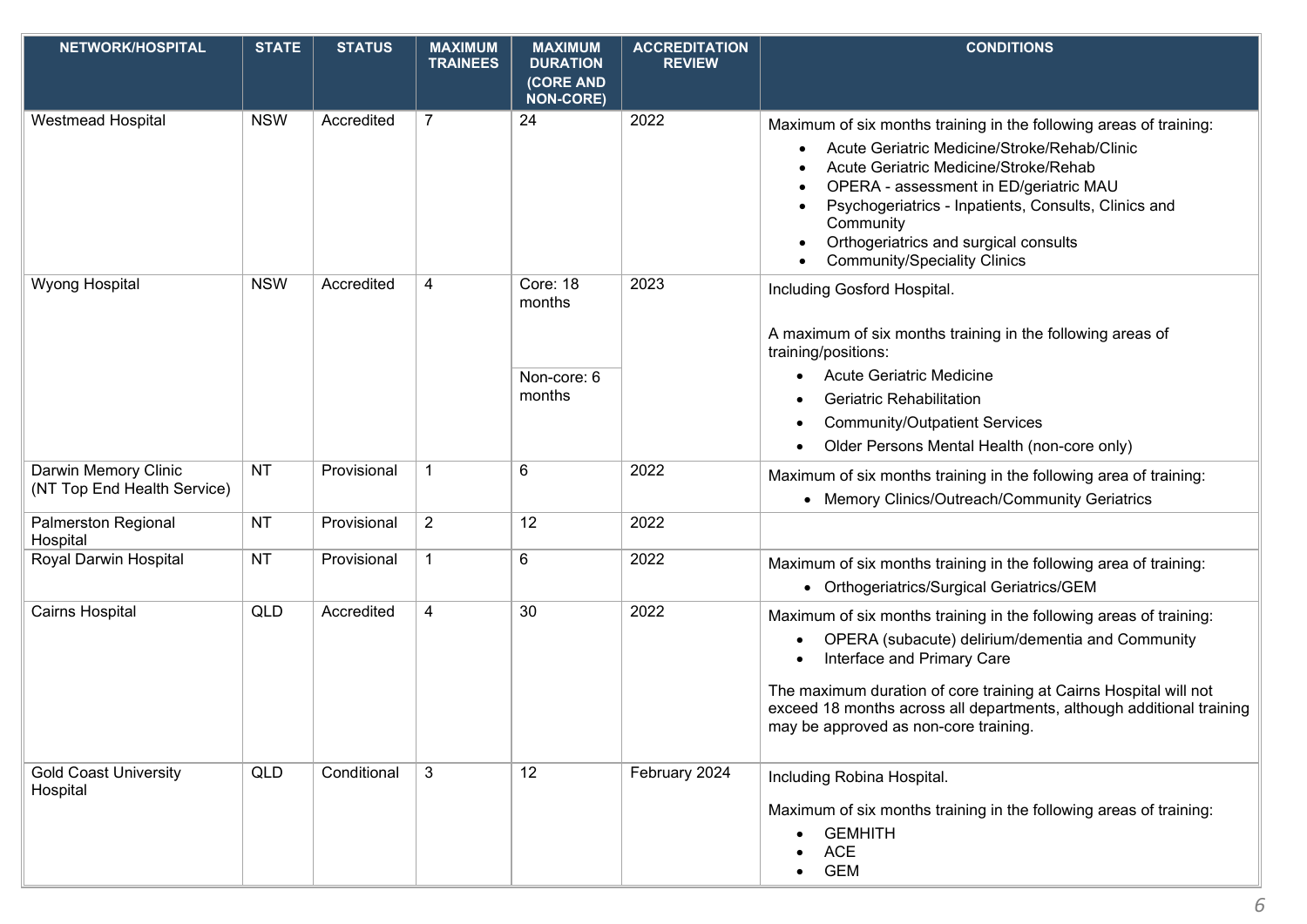| NETWORK/HOSPITAL                       | <b>STATE</b> | <b>STATUS</b> | <b>MAXIMUM</b><br><b>TRAINEES</b> | <b>MAXIMUM</b><br><b>DURATION</b> | <b>ACCREDITATION</b><br><b>REVIEW</b> | <b>CONDITIONS</b>                                                                                                     |
|----------------------------------------|--------------|---------------|-----------------------------------|-----------------------------------|---------------------------------------|-----------------------------------------------------------------------------------------------------------------------|
|                                        |              |               |                                   | (CORE AND<br><b>NON-CORE)</b>     |                                       |                                                                                                                       |
| Greenslopes Private Hospital           | <b>QLD</b>   | Accredited    | $\overline{2}$                    | 12                                | 2022                                  |                                                                                                                       |
| Ipswich Hospital                       | <b>QLD</b>   | Accredited    | 6                                 | 12                                | 2022                                  | The trainee to spend no longer than 12 months Core training at this<br>site.                                          |
|                                        |              |               |                                   |                                   |                                       | Maximum of six months training in the following areas of training:                                                    |
|                                        |              |               |                                   |                                   |                                       | OPERA - Acute Care of Elderly (ACE) and Geriatric Evaluation<br>and Management (GEM)<br>Orthogeriatrics/Perioperative |
|                                        |              |               |                                   |                                   |                                       | HITH/GEMHITH - Community care<br>GEDI/RaSS-ED and Geriatric acute management                                          |
| Logan Hospital                         | QLD          | Accredited    | 3                                 | 12                                | 2026                                  | Maximum of six months training in the following areas of training:                                                    |
|                                        |              |               |                                   |                                   |                                       | Rehabilitation Medicine and Orthogeriatrics<br>٠                                                                      |
|                                        |              |               |                                   |                                   |                                       | Perioperative Medicine<br>Geriatric Emergency Department Intervention                                                 |
|                                        |              |               | -1                                | 12                                | 2023                                  | Maximum of six months training in the following area of training:                                                     |
|                                        |              |               |                                   |                                   |                                       | <b>GEMHITH HITH</b><br>$\bullet$                                                                                      |
| Princess Alexandra Hospital            | QLD          | Accredited    | $\overline{7}$                    | 24                                | 2024                                  | Maximum of six months training in the following areas of training:                                                    |
|                                        |              |               |                                   |                                   |                                       | <b>GEMITH</b><br>Rehabilitation                                                                                       |
|                                        |              |               |                                   |                                   |                                       | Orthogeriatrics                                                                                                       |
| Queen Elizabeth II Jubilee             |              | Accredited    |                                   | 12                                | 2022                                  | Psychogeriatric                                                                                                       |
| Hospital                               | QLD          |               | $\overline{2}$                    |                                   |                                       | Including Canossa Private Hospital.                                                                                   |
| Redcliffe Hospital                     | QLD          | Accredited    | $\overline{2}$                    | 12                                | 2024                                  | Maximum of six months training in the following areas of training:                                                    |
|                                        |              |               |                                   |                                   |                                       | Residential Care Liaison service<br>Othogeriatrics and Geriatric Rehabilitation                                       |
|                                        |              |               |                                   |                                   |                                       | Acute Aged Care                                                                                                       |
| Royal Brisbane and<br>Women's Hospital | <b>QLD</b>   | Accredited    | 4                                 | 24                                | 2024                                  | Including Surgical, Treatment and Rehabilitation Service.                                                             |
|                                        |              |               |                                   |                                   |                                       | Maximum of six months training in the following areas of training:                                                    |
|                                        |              |               |                                   |                                   |                                       | <b>Geriatrics and Rehabilitation Unit</b><br>$\bullet$<br>Geriatric/ Rehabilitation Liaison Service                   |
|                                        |              |               |                                   |                                   |                                       | Geriatric Evaluation and Management/Orthogeriatrics                                                                   |
|                                        |              |               |                                   |                                   |                                       | Older Persons Acute Assessment Service/Residential Aged Care<br><b>District Assessment and Referral Service</b>       |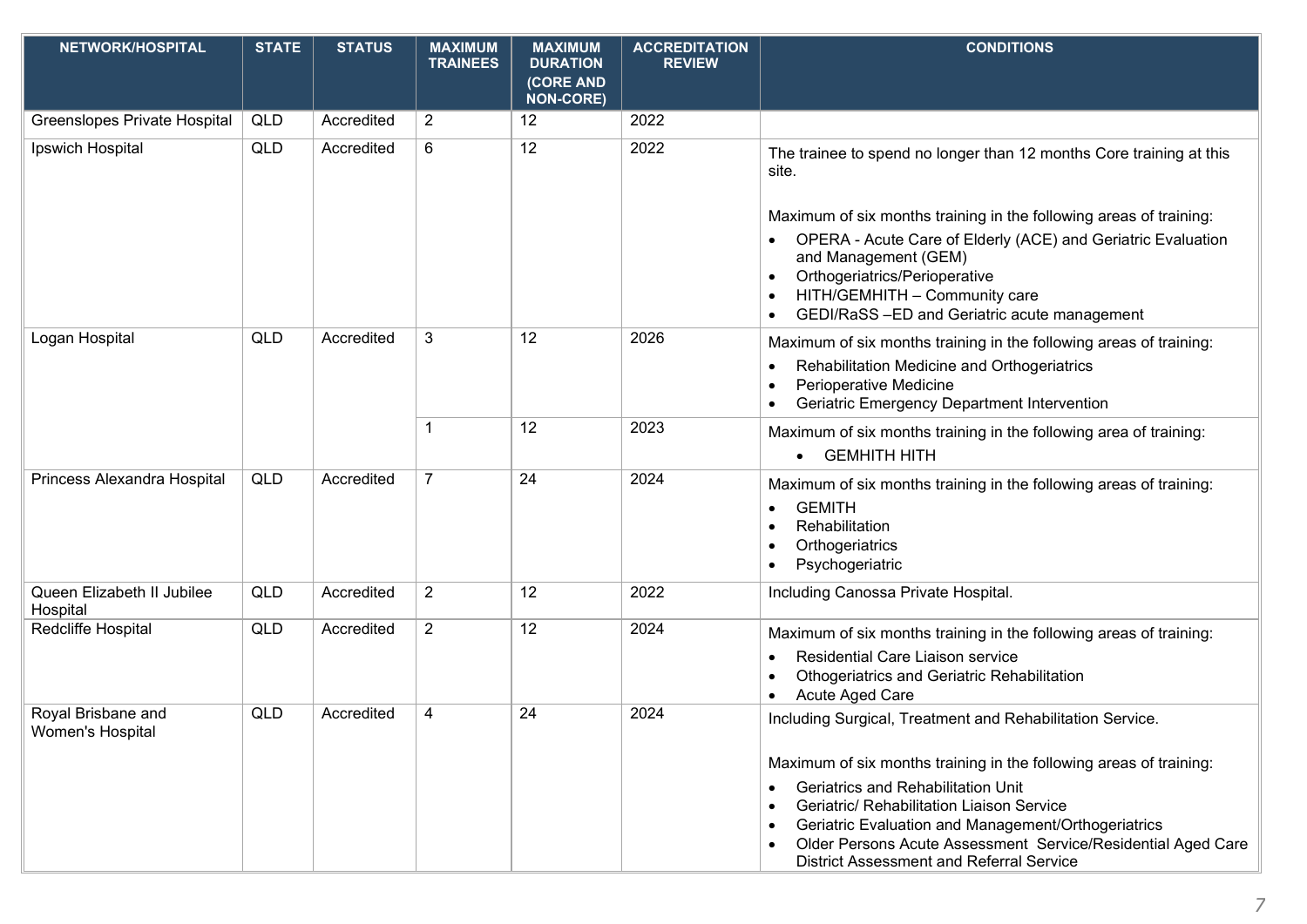| <b>NETWORK/HOSPITAL</b>                      | <b>STATE</b> | <b>STATUS</b> | <b>MAXIMUM</b><br><b>TRAINEES</b> | <b>MAXIMUM</b><br><b>DURATION</b><br>(CORE AND<br><b>NON-CORE)</b> | <b>ACCREDITATION</b><br><b>REVIEW</b> | <b>CONDITIONS</b>                                                                                                                                                                                                                                                                                                                                                                                                                                                                                         |
|----------------------------------------------|--------------|---------------|-----------------------------------|--------------------------------------------------------------------|---------------------------------------|-----------------------------------------------------------------------------------------------------------------------------------------------------------------------------------------------------------------------------------------------------------------------------------------------------------------------------------------------------------------------------------------------------------------------------------------------------------------------------------------------------------|
| <b>Sunshine Coast University</b><br>Hospital | QLD          | Accredited    | $\overline{7}$                    | 24                                                                 | 2026                                  | A maximum of six months training in the following areas:<br>Orthogeriatric, Acute Geriatrics, ARC (Acute and Restorative<br>Care), and Community geriatrics and Stroke.                                                                                                                                                                                                                                                                                                                                   |
| The Prince Charles Hospital                  | QLD          | Accredited    | $\overline{7}$                    | 24                                                                 | 2025                                  | Including Wesley Private Hospital.<br>Caboolture Hospital is currently provisionally accredited for<br>Maximum of six months training may be approved in any one rotation                                                                                                                                                                                                                                                                                                                                 |
|                                              |              | Provisional   |                                   | 12                                                                 | 2022                                  | at Wesley Private Hospital, and one six month rotation in Caboolture<br>Hospital.<br>Maximum of six months training in the following areas of training:<br>Acute Care of the Elderly<br>$\bullet$<br><b>Community Registrar</b><br>Geriatric Evaluation and Management<br>Geriatric Outreach and Assessment Service<br><b>Cognitive Assessment and Management Unit</b><br>Hip Fracture Unit                                                                                                               |
| <b>Redland Hospital</b>                      | <b>QLD</b>   | Provisional   | $\mathbf{1}$                      | 6                                                                  | 2023                                  | A maximum of six months training in the following area:<br><b>GEM</b><br>$\bullet$                                                                                                                                                                                                                                                                                                                                                                                                                        |
| Toowoomba Hospital                           | <b>QLD</b>   | Accredited    | 6                                 | 24                                                                 | 2026                                  | Including Toowoomba Base Hospital with St Vincent's Private<br>Hospital.<br>The trainee to spend no longer than six months at St Vincent's Private<br>Hospital.<br>A maximum of six months training in the following areas of<br>training/positions:<br>Stroke<br><b>Acute Geriatric Services</b><br>Orthogeriatrics<br>Geriatric Emergency Department Intervention (GEDI)<br>Hospital in the Home (HITH) Service - Community Aged Care<br>Rehabilitation/Acute Geriatric (St Vincent's Private Hospital) |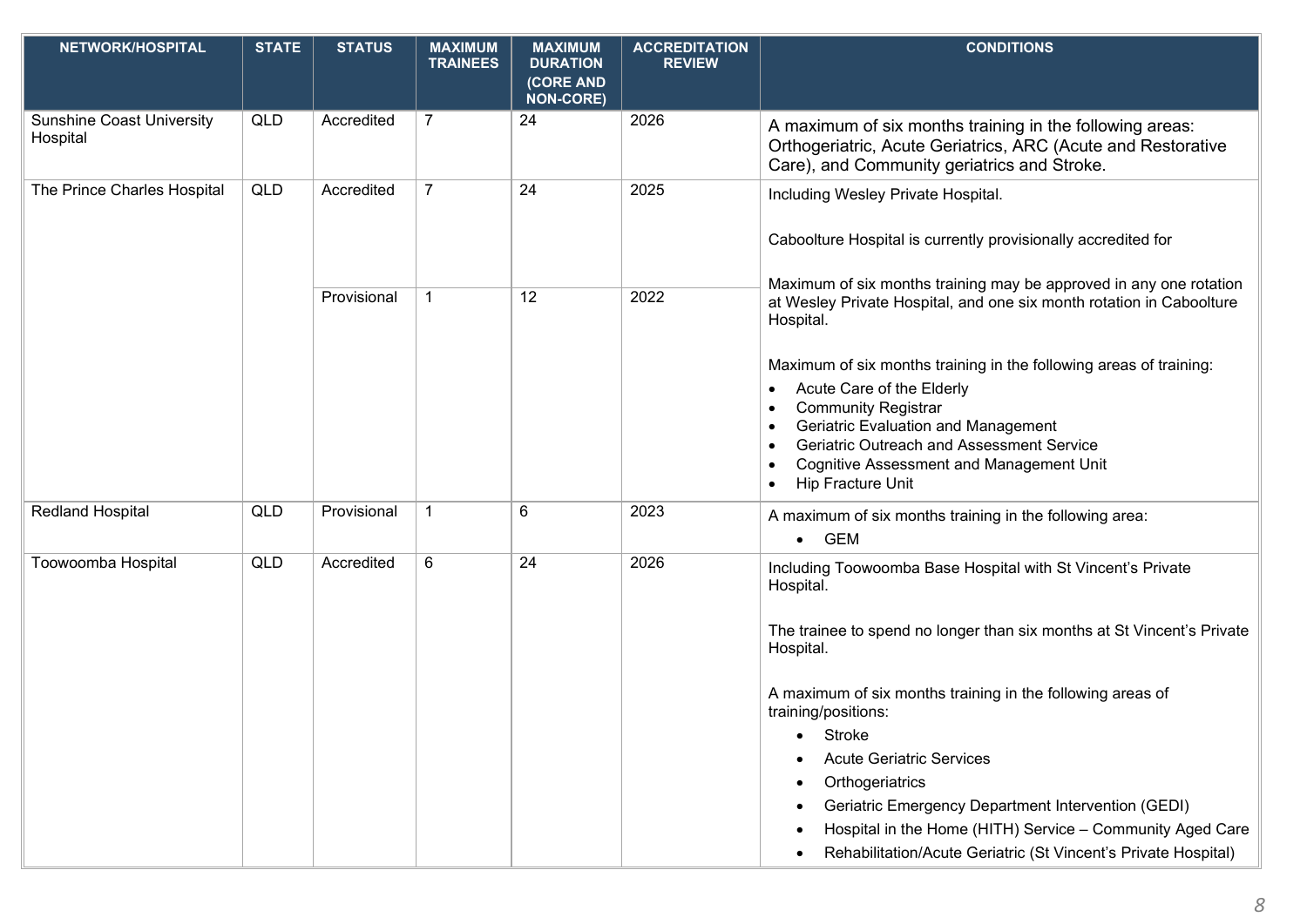| NETWORK/HOSPITAL                                 | <b>STATE</b> | <b>STATUS</b> | <b>MAXIMUM</b><br><b>TRAINEES</b> | <b>MAXIMUM</b><br><b>DURATION</b><br>(CORE AND<br><b>NON-CORE)</b> | <b>ACCREDITATION</b><br><b>REVIEW</b> | <b>CONDITIONS</b>                                                                                                                                                                                                                                                                                                                                                                                                                  |
|--------------------------------------------------|--------------|---------------|-----------------------------------|--------------------------------------------------------------------|---------------------------------------|------------------------------------------------------------------------------------------------------------------------------------------------------------------------------------------------------------------------------------------------------------------------------------------------------------------------------------------------------------------------------------------------------------------------------------|
| Townsville Hospital and<br><b>Health Service</b> | QLD          | Accredited    | 4                                 | 12                                                                 | 2024                                  | Maximum of six months training in the following areas:<br>Acute Care of the Elderly<br><b>Community Geriatrics</b><br><b>Geriatric Evaluation and Management</b><br>Orthogeriatrics                                                                                                                                                                                                                                                |
| Modbury and Lyell McEwin<br>Hospital             | <b>SA</b>    | Accredited    | $\overline{7}$                    | 24                                                                 | 2026                                  |                                                                                                                                                                                                                                                                                                                                                                                                                                    |
| Queen Elizabeth Hospital                         | <b>SA</b>    | Accredited    | $\overline{7}$                    | 24                                                                 | 2021                                  | Including: Aged and Extended Care Services and Adelaide Geriatrics<br>Training & Research with Aged Care (GTRAC) Centre.<br>Maximum of six months training in the following areas of training:<br><b>GEM</b> ward<br>$\bullet$<br><b>GEM</b> liaison<br>Community<br><b>G-TRAC</b><br>Orthogeriatric<br>Surgical liaison<br>Psychogeriatrics.                                                                                      |
| <b>SA Local Health</b>                           | <b>SA</b>    | Accredited    | 11                                | 24                                                                 | 2025                                  | Including Flinders Medical Centre, Noarlunga Health Service and<br>Repat Health Precint.<br>Maximum of six months training may be approved in any one rotation.                                                                                                                                                                                                                                                                    |
| Royal Adelaide Hospital                          | <b>SA</b>    | Accredited    | 10                                | 24                                                                 | 2025                                  | Including Calvary Adelaide Hospital and Hampstead Rehabilitation<br>Service.<br>Maximum of six months training in the following areas of training:<br><b>Acute Geriatric Medicine</b><br><b>Community Geriatrics</b><br>$\bullet$<br><b>Emergency Department Geriatrics Syndromes Eighty</b><br>Geriatric Rehabilitation at CAH<br>Orthogeriatric<br>$\bullet$<br><b>GEM Unit</b><br>$\bullet$<br><b>GITH Service</b><br>$\bullet$ |
| Royal Hobart Hospital                            | <b>TAS</b>   | Accredited    | $\overline{2}$                    | 12                                                                 | 2023                                  | Including Roy Fagan Centre and Repatriation Centre.                                                                                                                                                                                                                                                                                                                                                                                |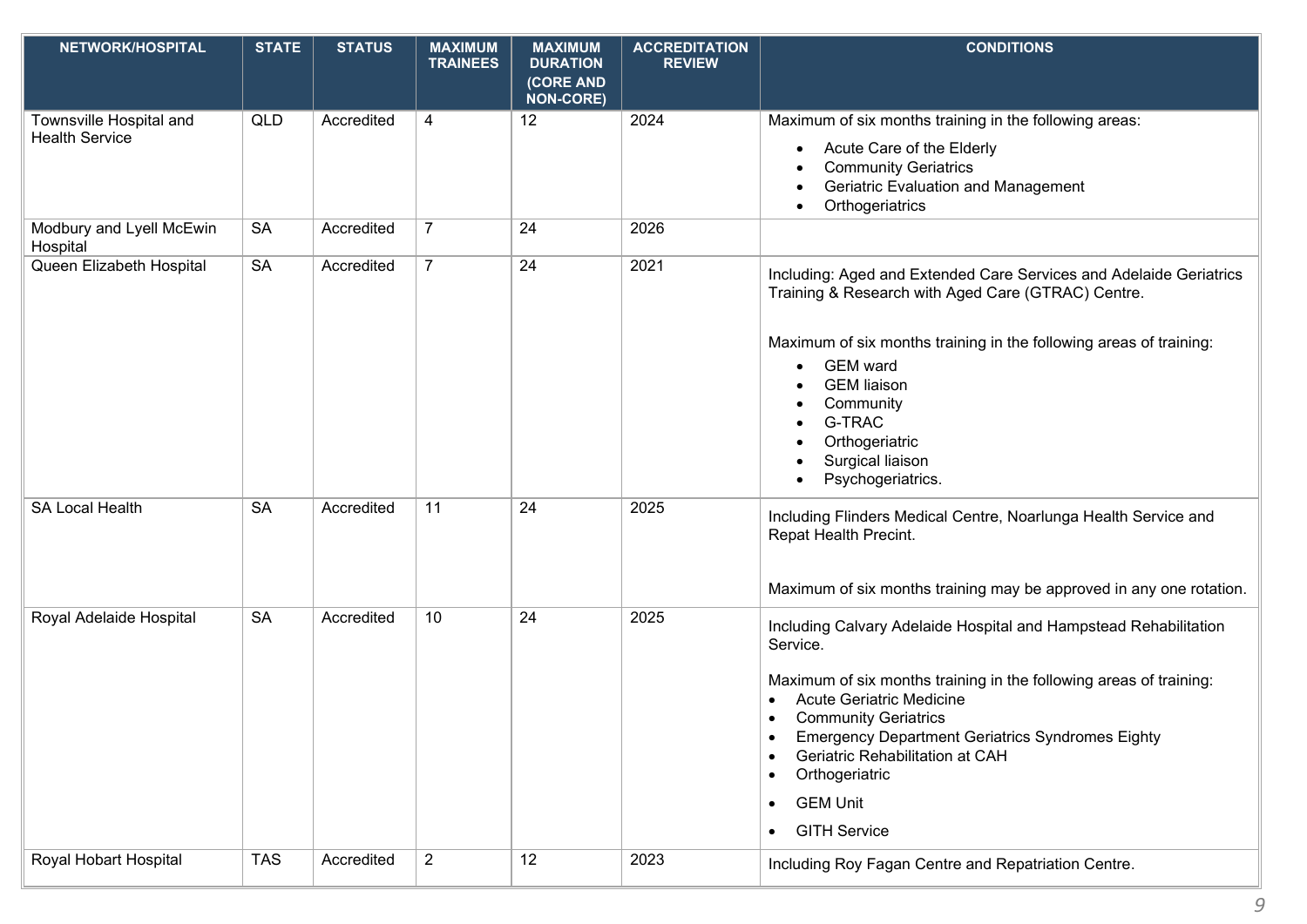| NETWORK/HOSPITAL               | <b>STATE</b> | <b>STATUS</b> | <b>MAXIMUM</b><br><b>TRAINEES</b> | <b>MAXIMUM</b><br><b>DURATION</b><br>(CORE AND<br><b>NON-CORE)</b> | <b>ACCREDITATION</b><br><b>REVIEW</b> | <b>CONDITIONS</b>                                                                                                                                                        |
|--------------------------------|--------------|---------------|-----------------------------------|--------------------------------------------------------------------|---------------------------------------|--------------------------------------------------------------------------------------------------------------------------------------------------------------------------|
| Albury Wodonga Health          | <b>VIC</b>   | Accredited    | 3                                 | 12                                                                 | 2026                                  | Maximum of six months training may be approved in any one rotation.                                                                                                      |
| <b>Alfred Health</b>           | <b>VIC</b>   | Accredited    | 12                                | 24                                                                 | 2022                                  | Including Bass Coast Health, Alfred, Caulfield and Sandringham<br>Hospitals.                                                                                             |
|                                |              | Provisional   | 1                                 | 12                                                                 | 2022                                  | Maximum of six months training may be approved in any one rotation<br>at Bass Coast Health.                                                                              |
|                                |              |               |                                   |                                                                    |                                       | Maximum of six months training in the following areas of training:                                                                                                       |
|                                |              |               |                                   |                                                                    |                                       | Four positions in Aged Care Ward (GEM), Better at Home<br>(previously known as GEM @home/Aged Care Clinics), Aged<br>Care Psychiatry, Continence Fellow, Alfred Hospital |
|                                |              |               |                                   |                                                                    |                                       | Two positions with two internal rotations of either<br>Orthogeriatrics/MATS/Aged Care Liason)                                                                            |
|                                |              |               |                                   |                                                                    |                                       | One position at Cabrini Malvern (Geriatric Medicine)<br>$\bullet$                                                                                                        |
|                                |              |               |                                   |                                                                    |                                       | One position at Cabrini Prahran (Palliative Care)<br>Neurorehabilitation                                                                                                 |
|                                |              |               |                                   |                                                                    |                                       | One position at Bass Coast Health (overall maximum training is<br>12 months)                                                                                             |
| <b>Austin Health</b>           | <b>VIC</b>   | Provisional   | 12                                | 24                                                                 | 2022                                  | Including Northern Health and St. Vincent's Health.                                                                                                                      |
| <b>Ballarat Health Service</b> | <b>VIC</b>   | Accredited    | $\overline{2}$                    | 12                                                                 | 2022                                  | Including Ballarat Base Hospital and Queen Elizabeth Centre.                                                                                                             |
| <b>Barwon Health</b>           | <b>VIC</b>   | Accredited    | 9                                 | 24                                                                 | 2026                                  | A maximum of six months training may be approved in any one<br>rotation.                                                                                                 |
| <b>Bendigo Health</b>          | <b>VIC</b>   | Provisional   | 4                                 | 12                                                                 | 2022                                  |                                                                                                                                                                          |
| Eastern Health                 | <b>VIC</b>   | Accredited    | 11                                | 24                                                                 | 2026                                  | Including the following sites:                                                                                                                                           |
|                                |              |               |                                   |                                                                    |                                       | Angliss Hospital                                                                                                                                                         |
|                                |              |               |                                   |                                                                    |                                       | <b>Box Hill Hospital</b>                                                                                                                                                 |
|                                |              |               |                                   |                                                                    |                                       | <b>Healesville Hospital</b><br>Peter James Centre                                                                                                                        |
|                                |              |               |                                   |                                                                    |                                       | Wantirna Health                                                                                                                                                          |
|                                |              |               |                                   |                                                                    |                                       | Yarra Ranges Health.                                                                                                                                                     |
|                                |              |               |                                   |                                                                    |                                       | Maximum of six months training in the following areas of training:                                                                                                       |
|                                |              |               |                                   |                                                                    |                                       | Peter James Centre                                                                                                                                                       |
|                                |              |               |                                   |                                                                    |                                       | <b>GEM</b><br>$\circ$<br>Psychogeriatrics<br>$\circ$                                                                                                                     |
|                                |              |               |                                   |                                                                    |                                       |                                                                                                                                                                          |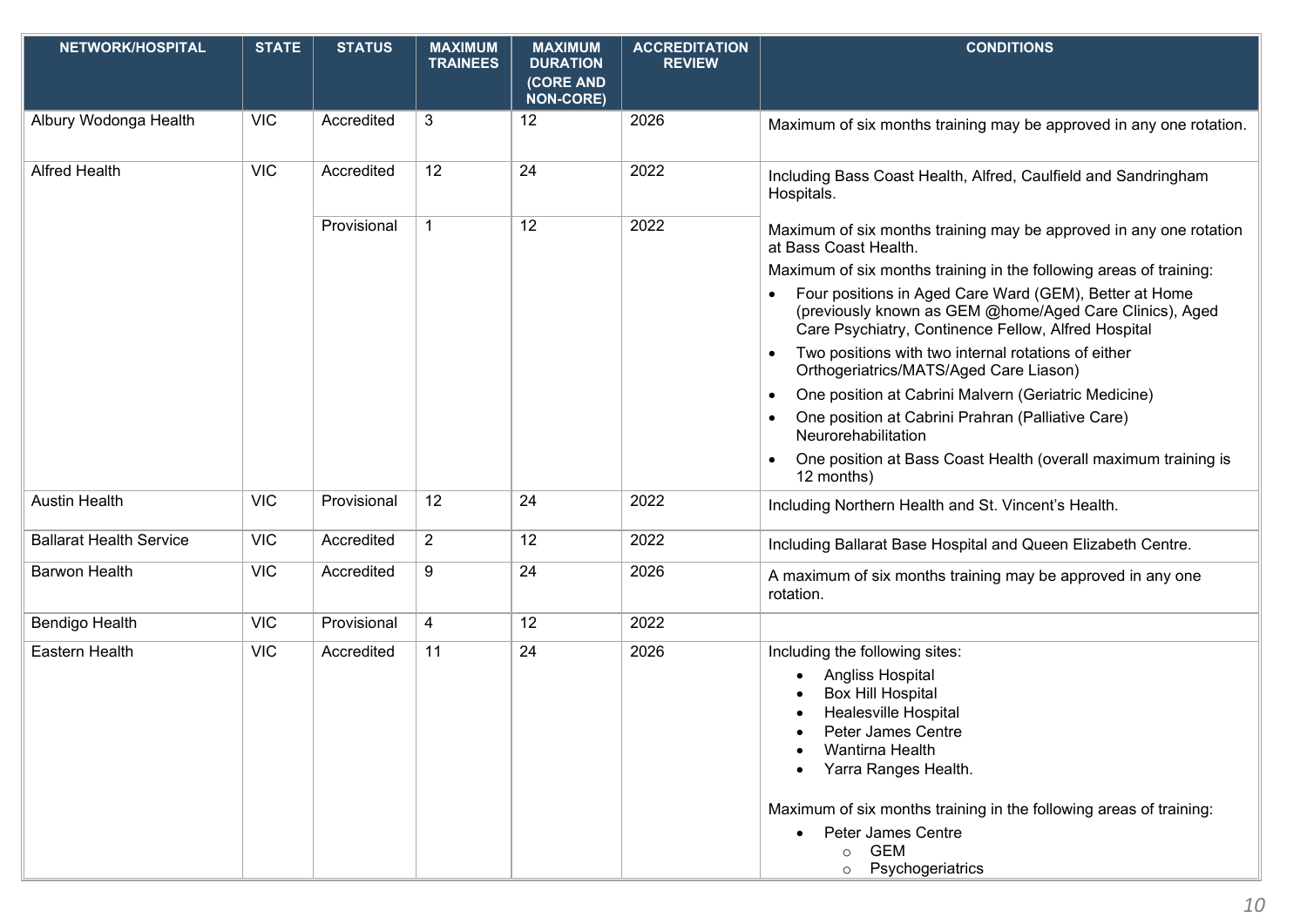| NETWORK/HOSPITAL         | <b>STATE</b> | <b>STATUS</b> | <b>MAXIMUM</b><br><b>TRAINEES</b> | <b>MAXIMUM</b><br><b>DURATION</b> | <b>ACCREDITATION</b><br><b>REVIEW</b> | <b>CONDITIONS</b>                                                                                                                                                                                                                                                                                                                                                             |
|--------------------------|--------------|---------------|-----------------------------------|-----------------------------------|---------------------------------------|-------------------------------------------------------------------------------------------------------------------------------------------------------------------------------------------------------------------------------------------------------------------------------------------------------------------------------------------------------------------------------|
|                          |              |               |                                   | (CORE AND<br><b>NON-CORE)</b>     |                                       |                                                                                                                                                                                                                                                                                                                                                                               |
|                          |              |               |                                   |                                   |                                       | Continence Fellowship position<br>$\circ$<br><b>GEM</b><br>$\circ$<br>GEM@home<br>$\circ$<br>Wantirna Health<br><b>GEM in Acute</b><br>$\circ$<br>Maroondah Hospital<br>Inreach nursing home visits<br>GEM/Rehab/Acute consults,<br>$\circ$<br>Angliss Hospital<br>Acute/GEM<br>$\circ$<br>Healesville Hospital and<br><b>AcuteBox Hill Hospital</b><br><b>GEM</b><br>$\circ$ |
| Monash Health            | <b>VIC</b>   | Accredited    | 21                                | 24                                | 2022                                  | Including Casey, Dandenong, Jessie McPherson Private, Latrobe<br>Regional, Moorabbin Hospitals, Kingston Centre and Monash Medical<br>Centre Clayton.<br>Maximum of six months training may be approved at the following:<br>Latrobe Regional Hospital<br>Jessie McPherson Private Hospital for one trainee only                                                              |
| Northern Health          | <b>VIC</b>   | Provisional   | 12                                | 24                                | 2022                                  | Including The Northern Hospital, Broadmeadows Health Service and<br><b>Bundoora Extended Care Centre.</b>                                                                                                                                                                                                                                                                     |
| Peninsula Health         | <b>VIC</b>   | Accredited    | $\overline{7}$                    | 24                                | 2025                                  | A maximum of 6 months of training can be undertaken in the following<br>areas of training (7 positions):<br><b>Better At Home Training Position</b><br>$1_{\cdot}$<br>Acute care of the elderly<br>Orthogeriatric/Subacute Assessment Service<br>3.<br>MFW GEM-delirium/dementia<br>4.<br><b>MGW GEM-stroke</b><br>5.<br>MWS GEM-orthopaedic<br>6.<br>Community<br>7.         |
| Royal Melbourne Hospital | <b>VIC</b>   | Accredited    | 8                                 | 24                                | 2022                                  |                                                                                                                                                                                                                                                                                                                                                                               |
|                          |              | Provisional   | 3                                 | 24                                | 2022                                  |                                                                                                                                                                                                                                                                                                                                                                               |
| St Vincent's Hospital    | <b>VIC</b>   | Accredited    | 6                                 | 24                                | 2022                                  | Including St George's Health Service.                                                                                                                                                                                                                                                                                                                                         |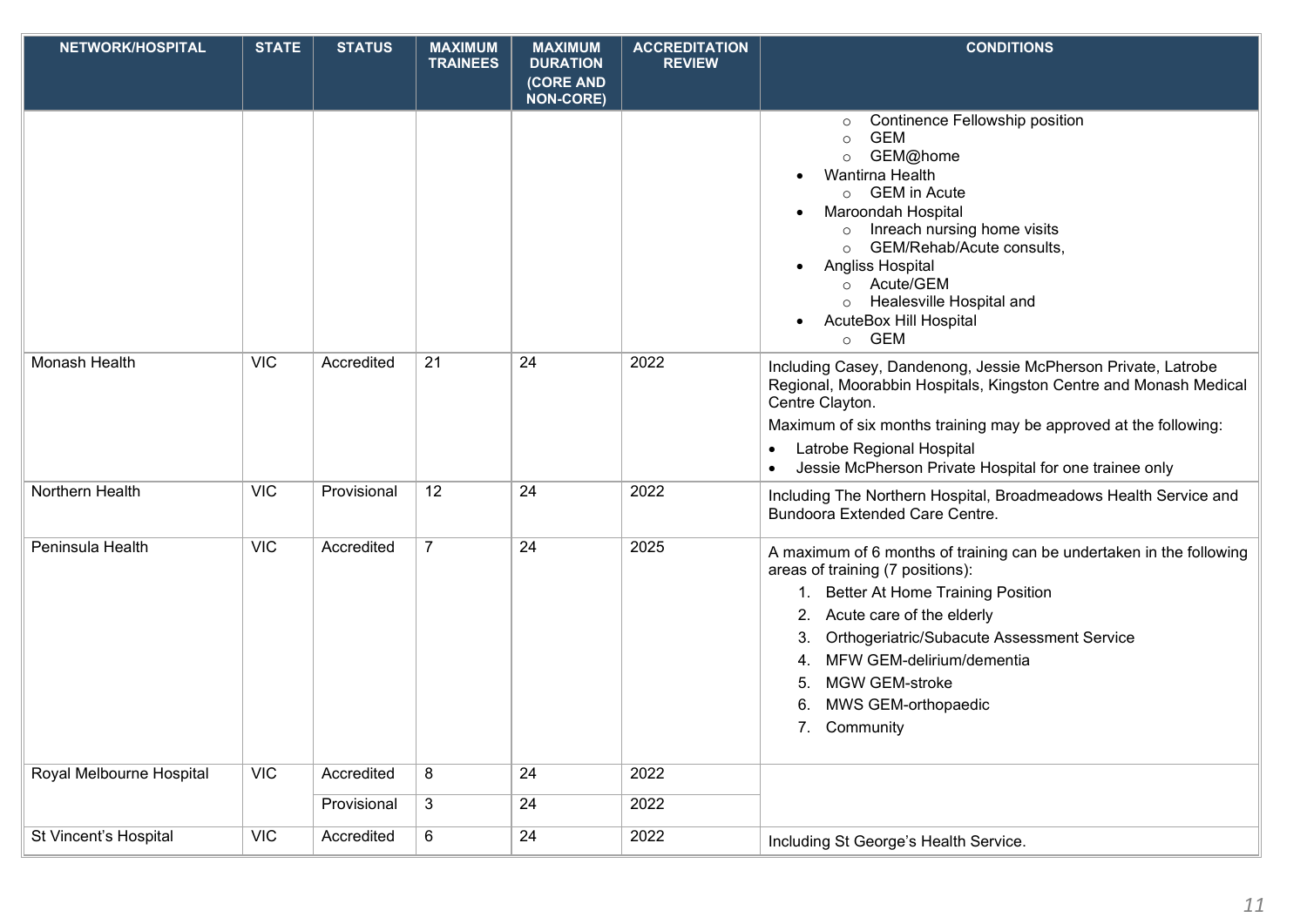| <b>NETWORK/HOSPITAL</b>                              | <b>STATE</b> | <b>STATUS</b> | <b>MAXIMUM</b><br><b>TRAINEES</b>        | <b>MAXIMUM</b><br><b>DURATION</b><br>(CORE AND<br><b>NON-CORE)</b> | <b>ACCREDITATION</b><br><b>REVIEW</b> | <b>CONDITIONS</b>                                                                                                                                                                                                                                                             |
|------------------------------------------------------|--------------|---------------|------------------------------------------|--------------------------------------------------------------------|---------------------------------------|-------------------------------------------------------------------------------------------------------------------------------------------------------------------------------------------------------------------------------------------------------------------------------|
| <b>Western Health</b>                                | <b>VIC</b>   | Accredited    | 18                                       | 24                                                                 | 2024                                  | Including Footscray, Sunshine and Williamstown Hospitals.<br>Maximum of six months training may be approved in any one rotation.<br>Rotations include Werribee Mercy Hospital, Barwon Health (McKellar                                                                        |
| <b>Albany Health Campus</b>                          | <b>WA</b>    | Provisional   | $\mathbf{1}$                             | 12                                                                 | 2022                                  | Centre), Grampians Health and South West Health Care.                                                                                                                                                                                                                         |
| <b>Armadale Health Service</b>                       | <b>WA</b>    | Accredited    | 3<br>(to allow<br>part-time<br>trainees) | 12                                                                 | 2025                                  | Maximum of six months training in the following areas of training:<br>• Acute Geriatrics<br>• Ambulatory Care<br>• Community Geriatrics<br>• Consult Liaison<br>• Geriatric Rehabilitation<br>· Subacute                                                                      |
| <b>Bunbury Hospital</b>                              | <b>WA</b>    | Accredited    | 1                                        | 12                                                                 | 2024                                  | Maximum of six months training in the following areas of training:<br>• GEM Rehabilitation                                                                                                                                                                                    |
| Fiona Stanley Hospital                               | <b>WA</b>    | Accredited    | 5                                        | 12                                                                 | 2025                                  | Maximum of six months training in the following areas of training:<br>• Acute Care of the Elderly<br>• Acute Frailty<br>• Acute Orthogeriatrics                                                                                                                               |
| Fremantle Hospital                                   | <b>WA</b>    | Accredited    | 4                                        | 12                                                                 | 2023                                  | Maximum of six months training in the following areas of training:<br>Rehabilitation unit, Outpatient specialty clinics and RITH and ACAT<br>registrar<br>A maximum of six months of training will be approved in any one of<br>the three rotations during advanced training. |
| Osborne Park Hospital and<br>Joondalup Health Campus | <b>WA</b>    | Accredited    | 6                                        | 18                                                                 | 2026                                  | Trainee should spend no more than 6 months in any one rotation.                                                                                                                                                                                                               |
| Rockingham General<br>Hospital                       | WA           | Accredited    | $\mathbf 1$                              | 12                                                                 | 2023                                  | Maximum of six months training in the following areas of<br>training:<br><b>Geriatric Liasion role</b><br>Aged Care Unit                                                                                                                                                      |
| Royal Perth Hospital                                 | <b>WA</b>    | Accredited    | $\overline{7}$                           | 18                                                                 | 2023                                  | Includes Bentley, Royal Perth and St John of God Hospital Mt Lawley<br>Hospitals.                                                                                                                                                                                             |